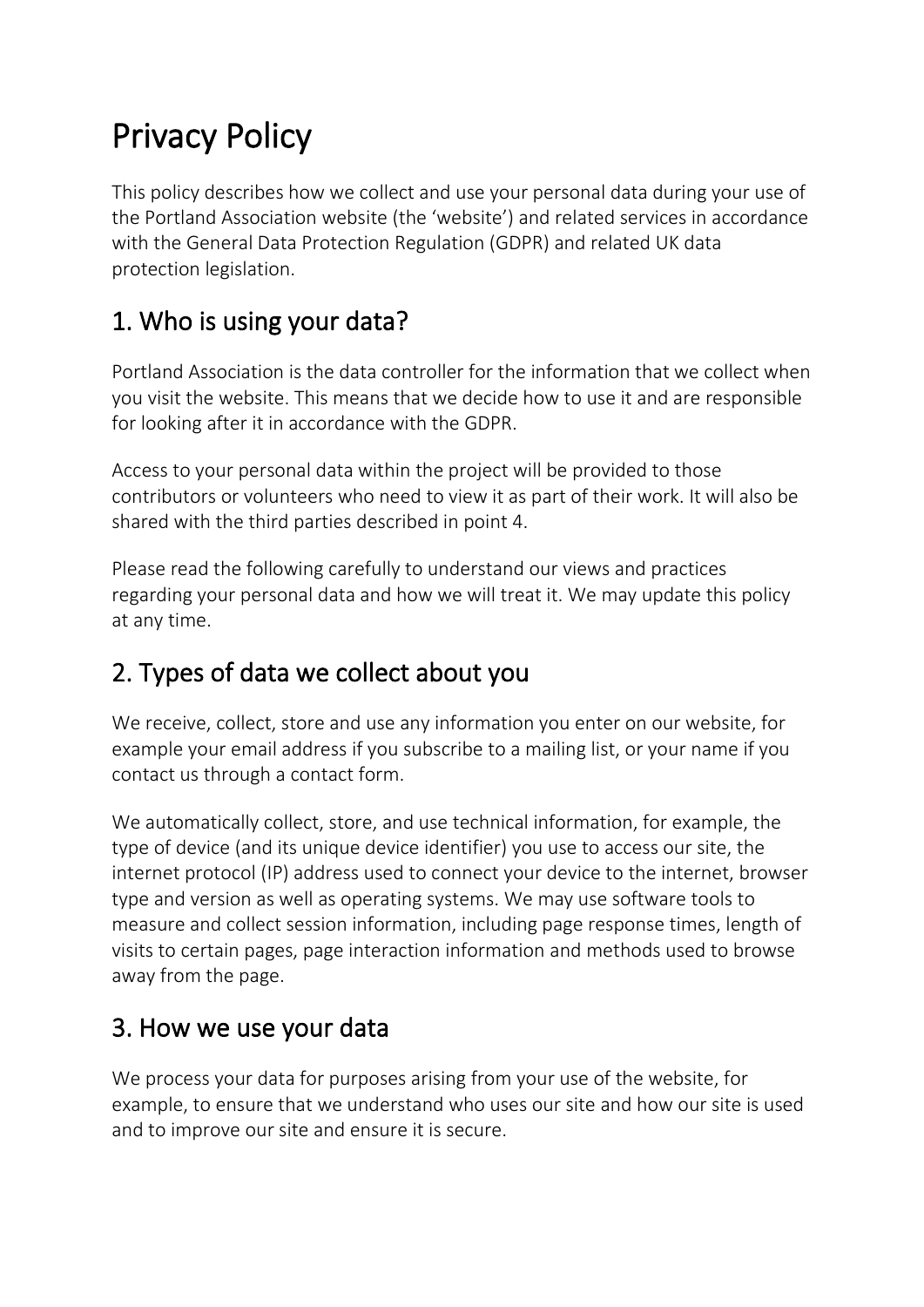The information you enter on our website, for example through a contact webform, may be used to contact you in order to inform you about our work, upcoming events or any other related matters regarding the Portland Association.

We will only use your data for the purposes for which we collected it. For example, we will not automatically add your email address to a mailing list when you contact us, unless you have given us consent to do so. If we need to use your data for an unrelated purpose, we will seek your consent to use it for that new purpose.

# 4. Sharing your data with third parties

We may share your data with third parties who provide services on our behalf. such as those who help us to operate the website. In order to communicate with you, we may share your data with third party email services, for example Gmail. As part of this, your data may be processed outside of the EEA. All our third-party service providers are required to take appropriate security measures to protect your data in line with our policies.

The Portland Association website is hosted on the Wordpress platform. Your data may be stored through Wordpress data storage, databases and the general Wordpress applications. They store your data on secure servers behind a firewall. Read: <https://automattic.com/privacy/>

We may also share your personal data with third parties if we are under a duty to disclose or share your personal data in order to comply with any legal obligation, or in order to enforce or apply our site terms of use or to protect the rights, property or safety of our site, our users and others.

Where your data is shared with third parties, we will seek to share the minimum amount necessary.

# 5. Third party websites

Our site contains links to and from various third party websites. If you follow a link to any of these websites, please note that these websites have their own privacy policies and that we do not accept any responsibility or liability for these policies. Please check these policies before you submit any personal data to these websites.

# 6. Retaining your data

We will only retain your data for as long as we need it to fulfil our purposes, including any relating to legal, accounting, or reporting requirements.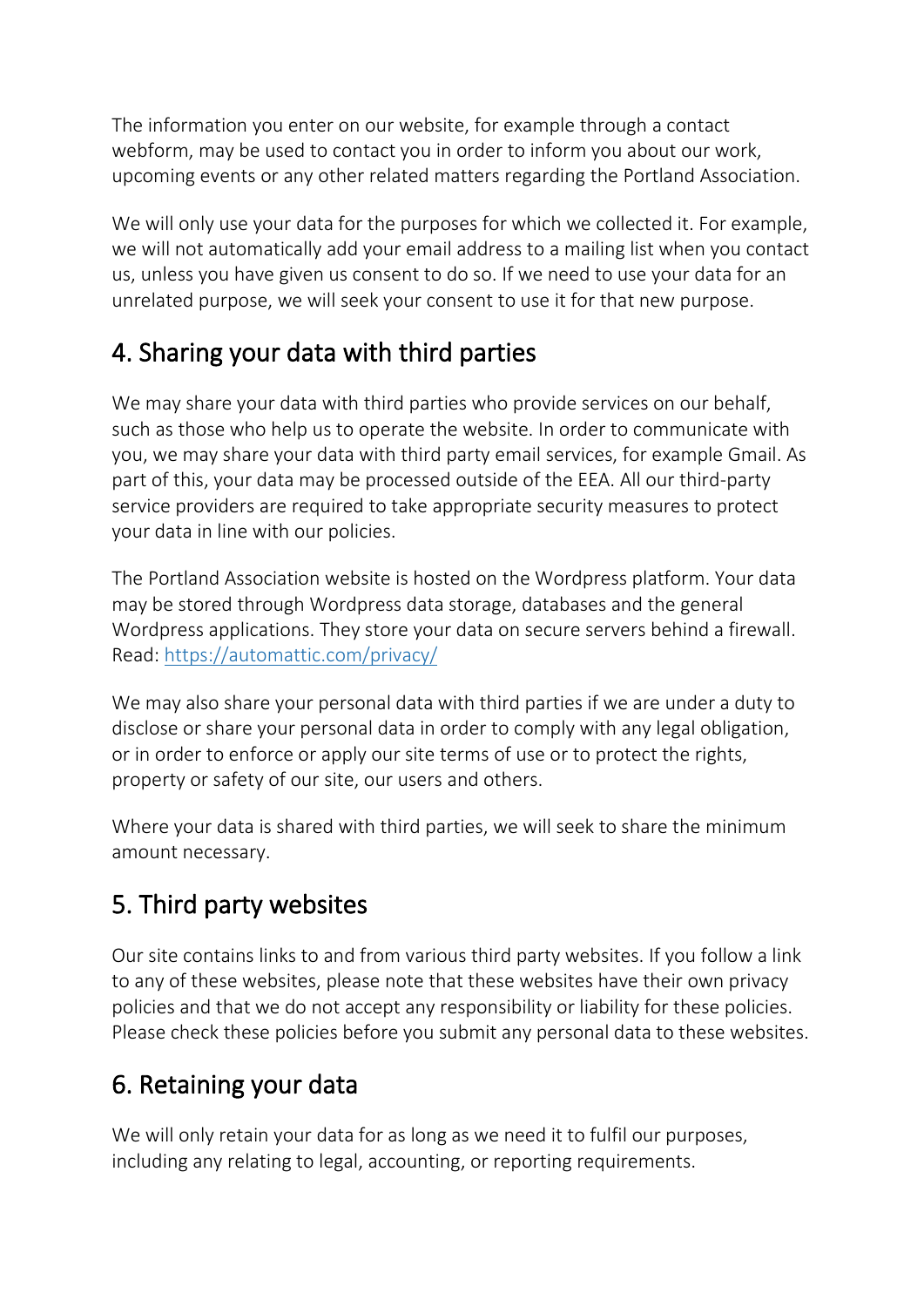### 7. Cookies

We use session cookies and persistent cookies on our website.

#### Cookie Policy

#### What is a cookie?

A cookie is a small data file that consists of a string of information that a website stores on your computer (or other device) when you access it.

When you visit a website that uses cookies, for the first time, a cookie is downloaded onto your computer. When returning to the website, your computer checks to see if it has a cookie that is relevant (one that contains the name of the website that's being visited). In the event that a recognised cookie is present, the website 'knows' that you are a returning visitor and, in some cases, tailors the content you see accordingly.

Websites often use cookies to help personalise and improve your experience on their site. This might include cookies remembering your login details when you return, recording how long you spend on individuals web pages, keeping a track of your previous orders, what's in a shopping cart or even remembering your preferences for page layouts and colour schemes.

Other technologies used by websites include pixel tags (also known as web beacons). Pixel tags are small blocks of code that often work alongside cookies (but not always). They are used across websites and emails for a wide range of different reasons, including reporting back when you have opened an email, remembering your IP address and browser details, recording the time and date you visited a website and tracking your journey through a website or series of websites.

Check out The Guardian's [An Introduction to Web Tracking](https://www.theguardian.com/technology/2012/apr/23/cookies-and-web-tracking-intro) for more information on how web cookies and pixel tags work.

#### How does the Portland Association use cookies and pixel tags?

The Portland Association uses cookies and other technologies like pixel tags to help us gather the information needed to improve our website and our user's experience. For example, by enabling us to identify and track what content is most or least popular on our website.

The Portland Association also uses a range of third-party cookies, which may include Facebook, Twitter and You Tube.